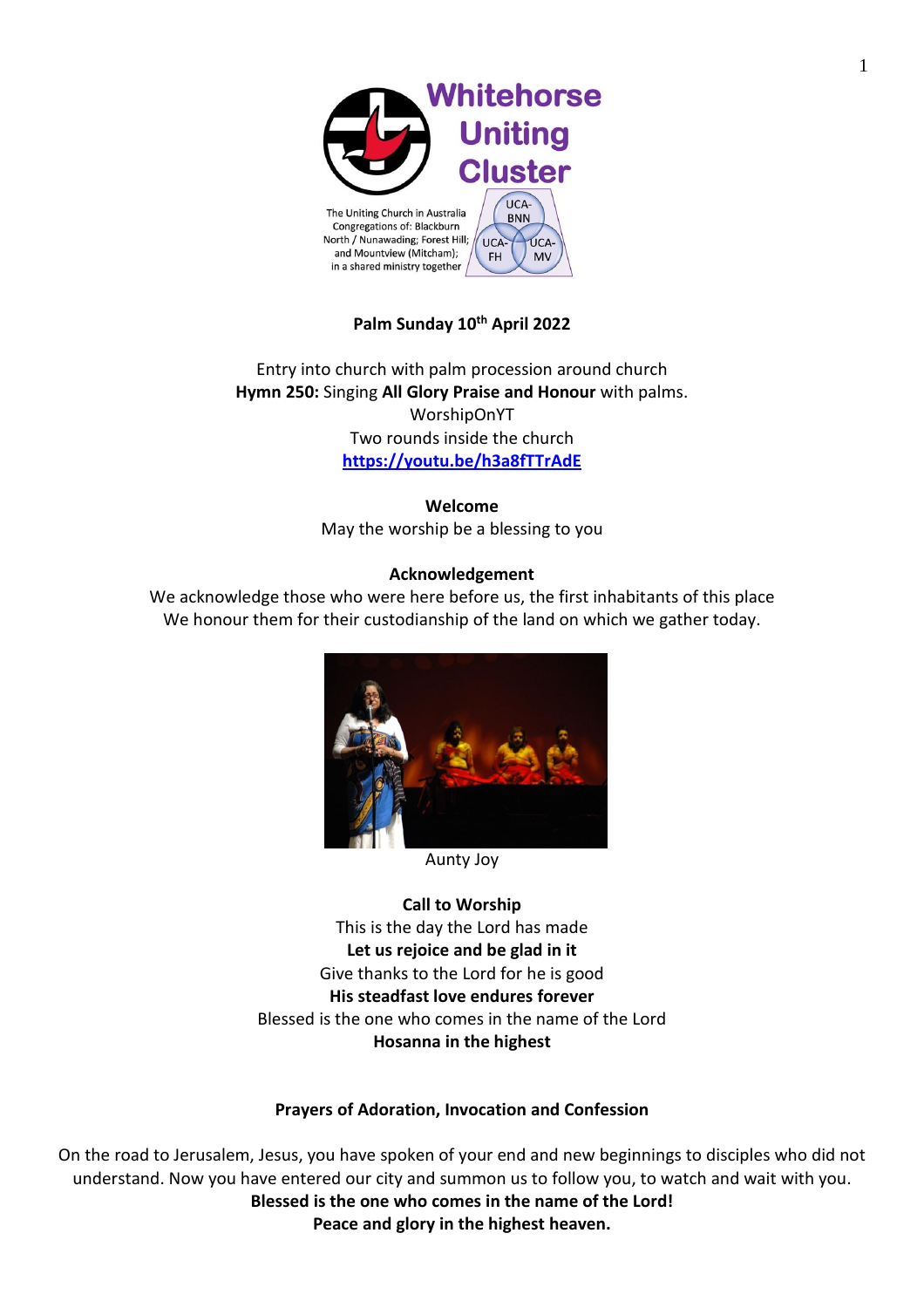Lord, help us enter the intensity of the week ahead of us, that we may truly wait and watch with you. As all is revealed, all is changed, before the revealing of love's way, love's cost, love's victory, love's glory, may our lives be changed and reborn.

# **Blessed is the one who comes in the name of the Lord! Peace and glory in the highest heaven.**

Lord, in this moment of silence we acknowledge our need for you grace. We ask for your forgiveness

*Silence*

Hear then Christ's words of grace to us "*Your sins are forgiven"* **Thanks be to God**

**Hymn 724: Hosanna in the highest <https://youtu.be/SKHwBamBSPk>**

#### **Chet Valley Churches**

Written by Carl Tuttle 1985 Performed by Vineyeard Worship Video in background from 2018 Palm Sunday Procession From Church of Bethphage to church of St Anne near Lions gate Jerusalem See video:<https://youtu.be/9o0kDY1mcuc> Jerusalem Experience, Private Tours and Video Tours Jerusalem Experience.com

**Readings – Margaret Swain**

#### **Psalm 118:1-2, 19-29**

O give thanks to the LORD, for he is good; his steadfast love endures forever! **<sup>2</sup>** Let Israel say, His steadfast love endures forever."

19 Open to me the gates of righteousness, that I may enter through them and give thanks to the LORD. **<sup>20</sup>** This is the gate of the LORD; the righteous shall enter through it. **<sup>21</sup>** I thank you that you have answered me and have become my salvation. **<sup>22</sup>** The stone that the builders rejected has become the chief cornerstone. **<sup>23</sup>** This is the LORD's doing; it is marvellous in our eyes.

<sup>24</sup> This is the day that the LORD has made; let us rejoice and be glad in it.<sup>[\[a\]](https://www.biblegateway.com/passage/?search=psalm+118%3A19-29&version=NRSV#fen-NRSV-15894a) 25</sup> Save us, we beseech you, O LORD! O LORD, we beseech you, give us success! <sup>26</sup> Blessed is the one who comes in the name of the LORD.<sup>[<u>b</u>]</sup> We bless you from the house of the LORD. <sup>27</sup> The LORD is God, and he has given us light. Bind the festal procession with branches, up to the horns of the altar.<sup>[\[c\]](https://www.biblegateway.com/passage/?search=psalm+118%3A19-29&version=NRSV#fen-NRSV-15897c) 28</sup> You are my God, and I will give thanks to you; you are my God, I will extol you. <sup>29</sup> O give thanks to the LORD, for he is good, for his steadfast love endures forever.

#### **Luke 19:28-40**

**<sup>28</sup>** After he had said this, he went on ahead, going up to Jerusalem. **<sup>29</sup>** When he had come near Bethphage and Bethany, at the place called the Mount of Olives, he sent two of the disciples, **<sup>30</sup>** saying, "Go into the village ahead of you, and as you enter it you will find tied there a colt that has never been ridden. Untie it and bring it here. **<sup>31</sup>** If anyone asks you, 'Why are you untying it?' just say this, 'The Lord needs it.'" **<sup>32</sup>** So those who were sent departed and found it as he had told them. **<sup>33</sup>** As they were untying the colt, its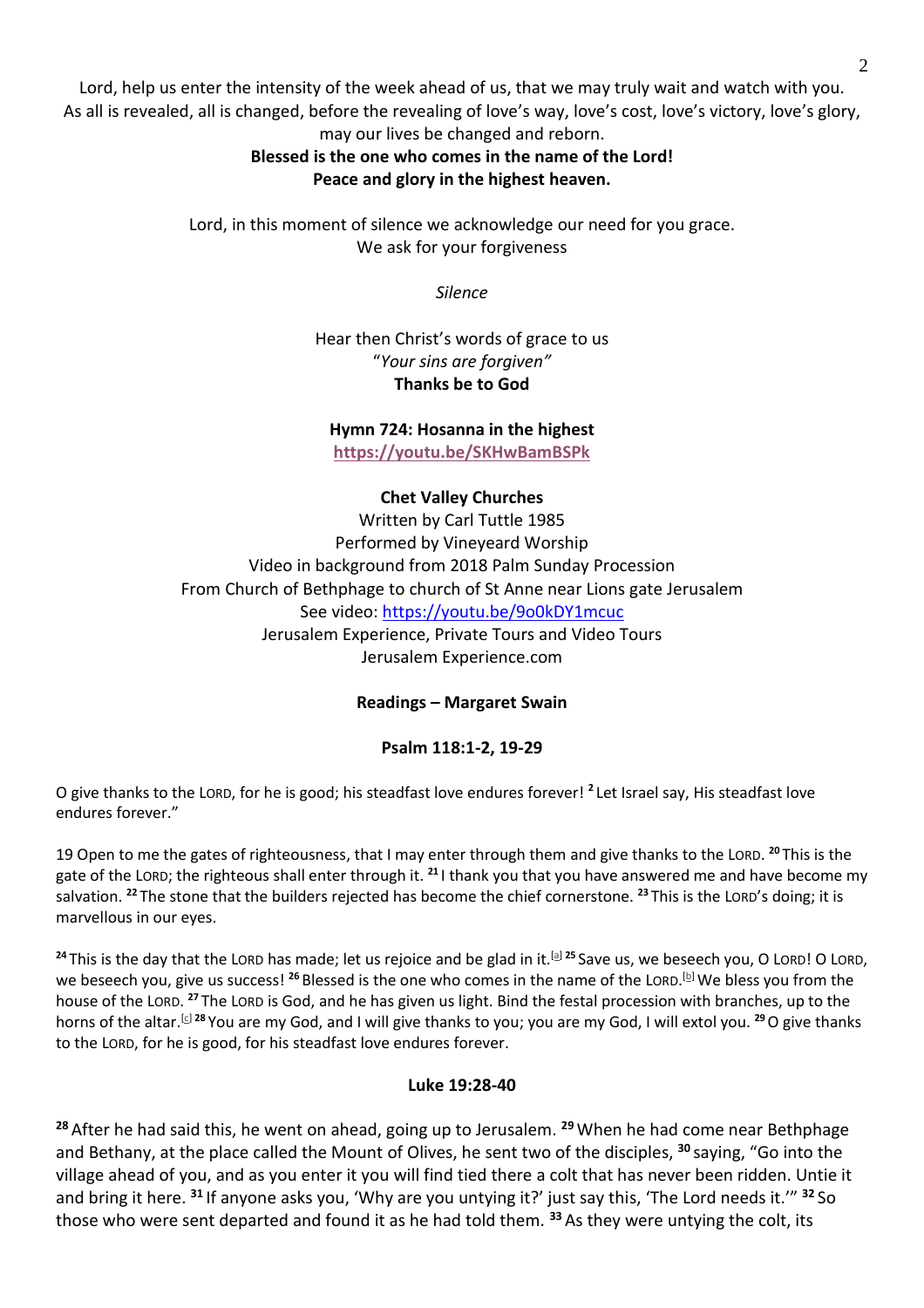owners asked them, "Why are you untying the colt?" **<sup>34</sup>** They said, "The Lord needs it." **<sup>35</sup>** Then they brought it to Jesus; and after throwing their cloaks on the colt, they set Jesus on it. **<sup>36</sup>** As he rode along, people kept spreading their cloaks on the road. **<sup>37</sup>**As he was now approaching the path down from the Mount of Olives, the whole multitude of the disciples began to praise God joyfully with a loud voice for all the deeds of power that they had seen, **<sup>38</sup>** saying, "Blessed is the king who comes in the name of the Lord! Peace in heaven, and glory in the highest heaven!"

**<sup>39</sup>** Some of the Pharisees in the crowd said to him, "Teacher, order your disciples to stop." **<sup>40</sup>**He answered, "I tell you, if these were silent, the stones would shout out."

©NRSV National Council of the Churches of Christ in the USA. Used by permission. All rights reserved worldwide.

## **Young at Heart**

# **Story – Pip and Posy (about sharing and caring)**

Sharing with one another

The owner of the donkey shared him with Jesus.

Without the donkey there may not had been a triumphal entry into Jerusalem.

A humble entry on a donkey not a stallion.

When the donkey's owners asked: Why are you untying my donkey? Jesus' disciples replied: The Lord needs it. They didn't object. Perhaps they knew who the Lord was.

They shared without expectations and trusted the disciples to return their donkey.

That's true, generous and trusting. Have you ever allowed a stranger to use something that belongs to you, trusting it is needed and will be returned?

The owners of the donkey made history. Their generosity and donkey has been remembered throughout the ages.

#### **Hymn 348: Ride on, Ride on in Majesty**

# **<https://youtu.be/uHeIX8xTpYs>**

sung by choir of St Michael & All Angels, Bassett, for Palm Sunday 2021 North Stoneham & Bassett Parish Written by Henry Hart Millman (1791-1868) and music by John Bacchus Dykes 1823-1876

#### **Sermon – laying down our cloaks on the road for Jesus – Rev Tina**



*In the name of the Father, the Son and the Holy Spirit, amen*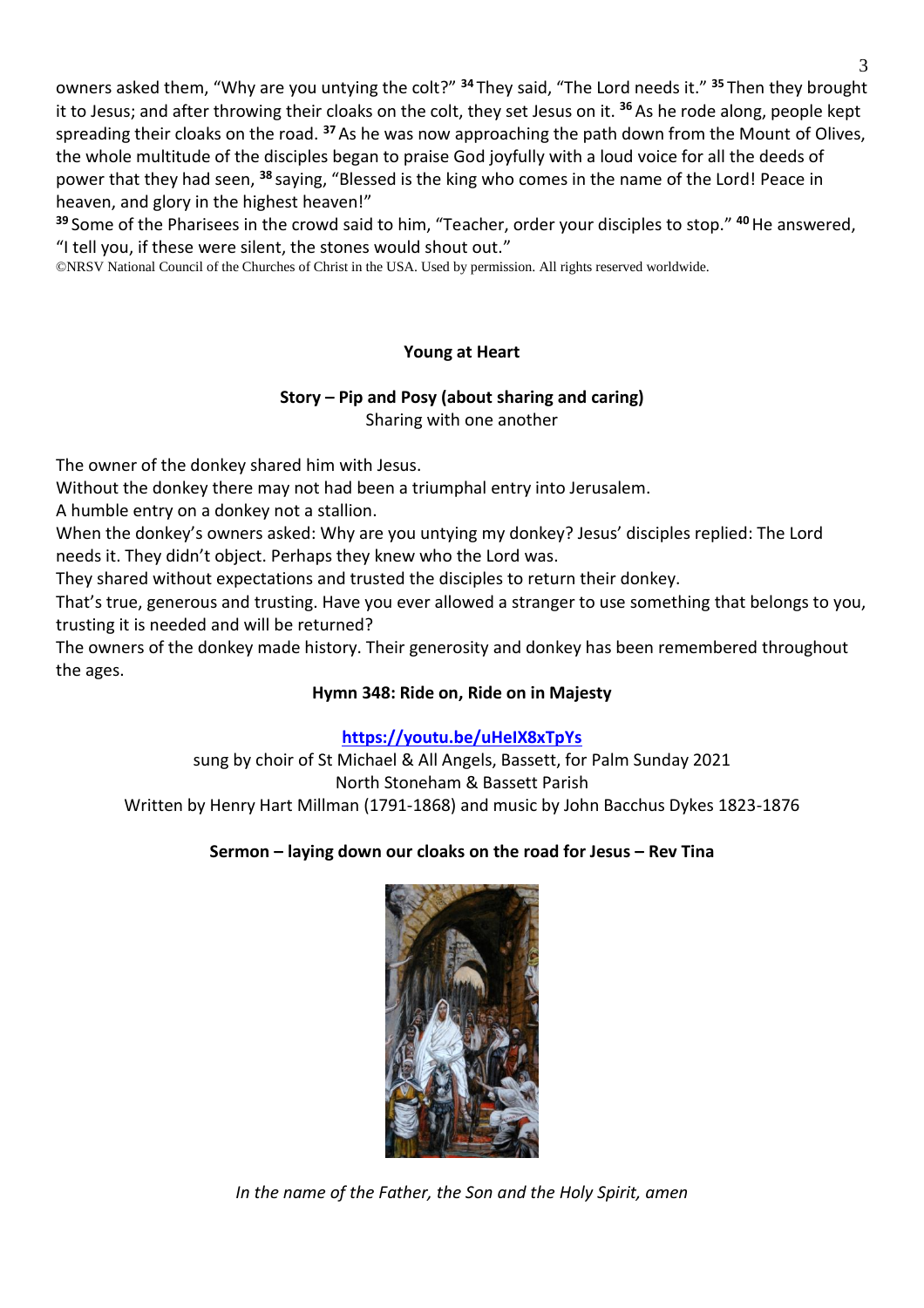Jesus' followers are throwing down their precious cloaks, their outer robes that are embroidered and jewelled. Most likely they cost a year's wages or were inherited from their fathers and may have designs that symbolise what family they come from, robes that gave them status in the community.

The road is filthy. There is dung and urine everywhere from people squatting and animals. When the little colt carrying Jesus, and the crowds, walked on these robes, they were completely ruined and useless.

Jesus rides on in obedience to God's divine plan for him and as he rides on, the crowds who followed him and believed in him, welcomed him as a king. He rides a donkey that's borrowed, where his need overrides ownership. The owners have contributed to history and their colt will be returned. Perhaps people often shared their animals, if needed. Perhaps this was a form of hospitality. This was a triumphant victorious entry into Jerusalem by a humble king on a young donkey, not a magnificent and valuable horse or a powerful stallion.

The spreading of cloaks on the road is a royal welcome. The psalm is a hymn for a royal procession of a king on his way to being enthroned. For Jesus his crown is made from thorns and his throne becomes the cross and his moment of glory is for our sake.

Those who welcome Jesus are the crowds who followed him along the roads from Galilee to Jerusalem, followers from many villages. They are not the people of Jerusalem who do not recognise the coming of their salvation in Jesus or God's peace amongst them.

The pharisees stand in opposition to the kingdom of God. They stand in opposition to God's divine plan and fight to keep their little kingdoms, which are passing, fragile, temporary and die with them. They are not open to the transformation of God's kingdom or wanting to build up a kingdom that lasts for eternity and is forever. They cling to their kingdoms rather than embrace God's divine plan for God's kingdom, yet in the end their opposition brings it on, in the death of Jesus.

This is a clash of world views and beliefs, where once again Jesus turns ideas and kingdoms, upside down to bring transformation, grace, and eternal life.

Jesus and his followers will not be silenced by the Pharisees of this world, for even the stones cry out and shout for the Lord and speak his good news into our lives. We may even cry: *Hosanna! Here comes our Lord!*

With Joy we recognise the coming of God's kingdom amongst us through Jesus our Lord. Will we throw down our precious cloaks on the road to be trampled by the crowds and the little donkey? What will we give for our salvation? How far will we go for Jesus? Will we give up holding fast to our little kingdoms to embrace the kingdom of God?

I wonder if Jesus is calling us to hold our kingdoms lightly and to focus more on building up the kingdom of God. We build up the kingdom of God when we love others by contributing to the wellbeing of our family or church or community or workplace or nation or the world, and use our God given spiritual gifts, such as the gits of helps, administration or hospitality or healing or leadership.

Consider the times we've made a stand for our faith, the times we have made sacrifices for our faith, the times we have loved God and others as ourselves, the times we have heard the call of God. The times we have set off on a journey of faith where what we have contributed that has made a difference in the life of the church, an individual or group of people.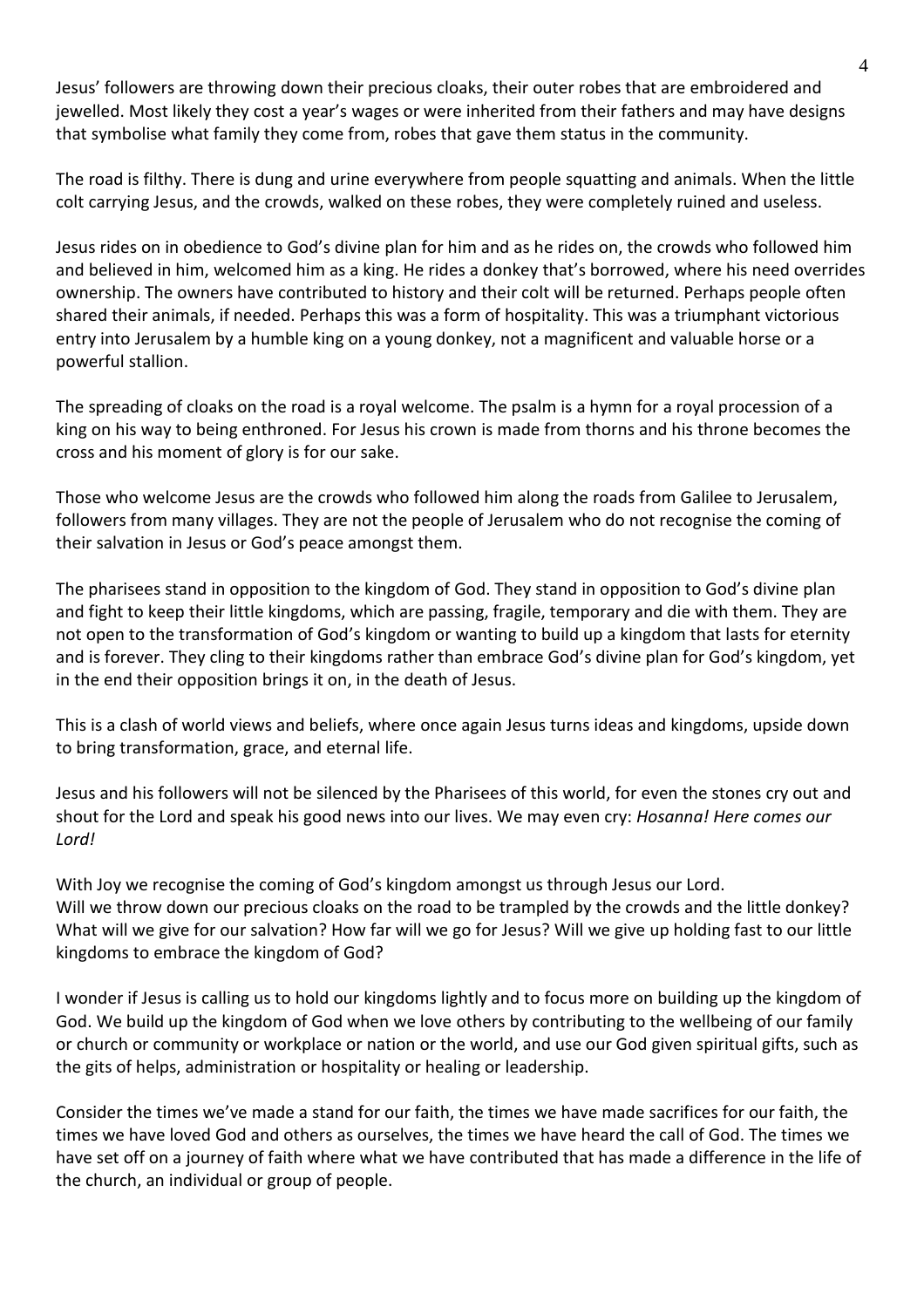Jill will say something about the difference Centre 81 has made, how we were at the Deakin Awards Ceremony on Thursday night, and how they received an award, along with the Australian Children's choir and a 90-year-old man who got the loudest cheers and clapping's from people.

Getting back to those expensive robes that Jesus' followers laid down on the road for the donkey to walk over along with the crowds. Imagine if I lay down my Alb on the road for Jesus to ride over. An Alb I wear because I love God and desire to make a stand for God in a secular world, as a woman of prayer, a spiritual leader. To lay it down on the road for Jesus would symbolise he is king over my life, and I belong to his kingdom.

I've led a life of obedience to God since I was six, after praying one night and feeling surrounded by God's love. I don't know whether you've watched a sheep dog listening to a shepherd and rounding up sheep. How the sheepdog listens for the shepherd's voice and at times it seems they are of one mind. It's a bit like that for me and I know of many people who chose to live like this, praying and listening, following Jesus.

I invite you to look back over your life, to remember and celebrate the times you have laid down your cloak in the dust and dung on the road for Jesus and his donkey to ride over. The times you have reached out to others to wipe their tears and truly listen to their need for comfort, compassion, and care. The times when you have made Jesus king over your life.

The Lord be with you

#### **Moment of Quiet Reflection**



**Hymn 232: O the deep, deep love of Jesus Audrey Assad and Fernando Ortega <https://youtu.be/1vUhwyjdk8A>**

**Offering Prayer**



*(about offering up ourselves and giving thanks to God for all we have)*

**Lord and giver of every good thing we bring to you our lives and gifts for your kingdom all for transformation through your grace and love made known in Jesus Christ our Saviour, amen**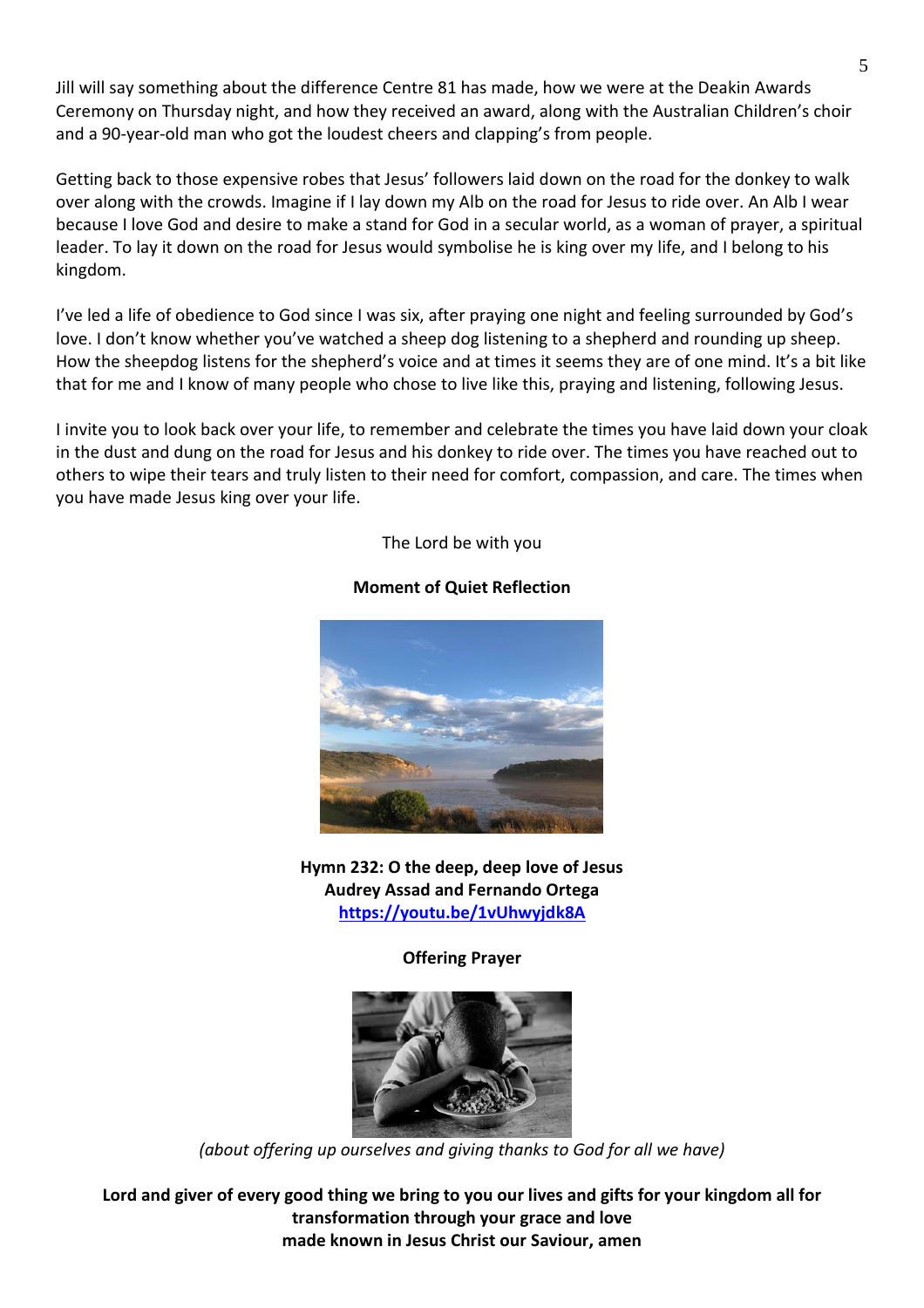## **Prayers of the people – Tim Joyce** (Some of the prayers are from World Council of Churches)

This morning we will be praying for: **Bulgaria, Hungary, Romania**

The following is a prayer from Romania (a neighbour to Ukraine) – from a region of the world in turmoil at the moment

## **Lord Grant us the gift of unity**

O, Lord, who gives unto each nation its place and time and mission: grant us the gift of unity of the Spirit in the bond of peace, that the ancient church, and all Christians of this land, each loyal to their confession, culture and nationality, may discover new forms of common Christian witness, and stand before the divided world as a united and humble fellowship. O Lord, who commanded your disciples to pray both for their neighbours and their enemies: give us such love for one another, that with one voice and one heart we may glorify your name, the Father, the Son and the Holy Spirit. Amen *(Dr Ion Bria, Romanian Orthodox Church. WAGP p. 161)*

Almighty God - Lead us from death to life, from falsehood to truth. Lead us from despair to hope, from fear to trust. Lead us from hate to love, from war to peace. Let peace fill our heart, our world, our universe.

#### **Merciful Lord we pray for the world**

Grant us, Lord God, a vision of your world as your love would have it:

- a world where the weak are protected, and none go hungry or poor;
- a world where the riches of creation are shared, and everyone can enjoy them;
- a world where different races and cultures live in harmony and mutual respect;
- a world where peace is built with justice, and justice is guided by love.

Give us the strength and courage to build it.

We pray for Bulgaria, Hungary, Romania. We pray for:

- better relationships among different ethnic groups and traditions
- respect for the rights of children, women, the young and the elderly, so they can receive adequate education, jobs and health care
- economic developments that serve all people
- ending practices that harm the air, soil and forests, and installing instead measures to protect the environment.

And we pray for the leaders and people of these countries as they respond to the humanitarian crisis unfolding on their doorstep. We pray that diplomatic efforts will prevail. We pray for compassionate and effective responses from within and from outside. Lord we pray for peace.

We pray for the poor, neglected and marginalised in our own community. That governments and individuals will respond with compassion and generosity.

Almighty God we pray for your church. Guide and govern it by your Spirit, so that all who call themselves Christians may be led in the way of truth and hold the faith in unity of spirit and in the bond of peace. We pray for our Whitehorse Uniting cluster of churches, that we may effectively reach out and witness to those within our communities and around us, and be ready for the challenges that face us.

We pray also Lord for other churches. The Anglican Church of the Ascension, Burwood East, Blackburn (The Avenue) Uniting and Harrison Community Services (Uniting) that they too may serve you and their communities with faith, compassion and courage. We pray that you will bless their witness and their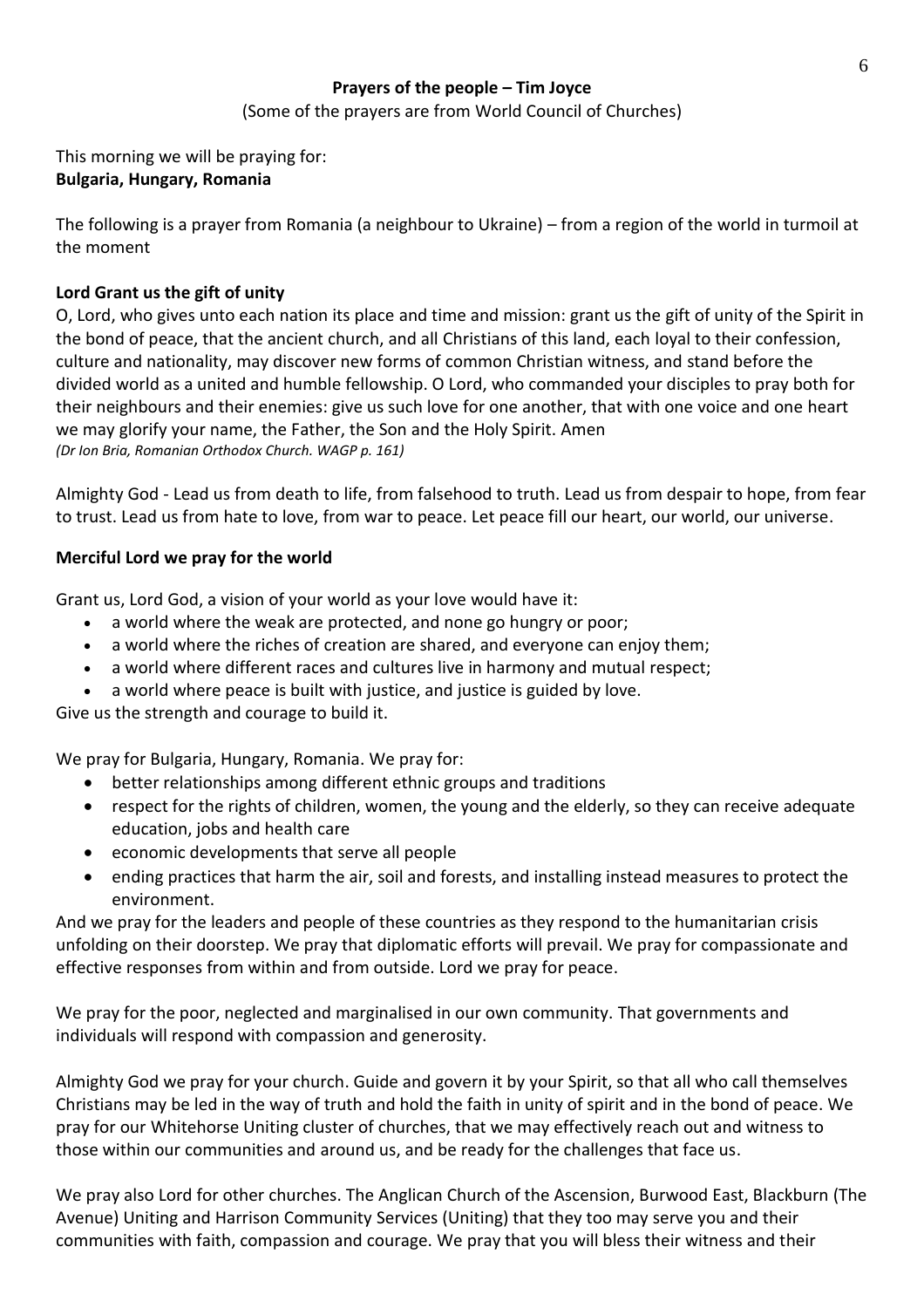ministries. Merciful Lord, we pray for those in special need at this time; for the sick, the lonely, the grieving. We pray for comfort and support. We entrust them all to your care. Enable us to respond in your name. Lord, grant us peace - that we might serve you in the world. We pray these things through Jesus Christ, our crucified and risen Lord who taught us to pray

> Our Father in heaven, hallowed be Your name Your kingdom come Your will be done on earth, as it is in heaven Give us today our daily bread And forgive us our sins as we forgive those who sin against us Save us from the time of trial and deliver us from evil For the kingdom, the power and the glory are Yours Now and for ever, Amen.



**Hymn 409: O Breath of Life [https://youtu.be/I-r3xd9\\_P3k](https://youtu.be/I-r3xd9_P3k)** Evangelical Movement of Wales 2020 Sung at EMW Aber Conference 2018 Written by Elizabeth Ann Head

**Acoustic Version Emu Music**  Trevor Hodge 2009 CCLC Song Number 5439290 <https://youtu.be/0lpCy3Qq3VI>

#### **Notices**



Congratulations to the team form Centre 81 who have been awarded a Deakin Community Award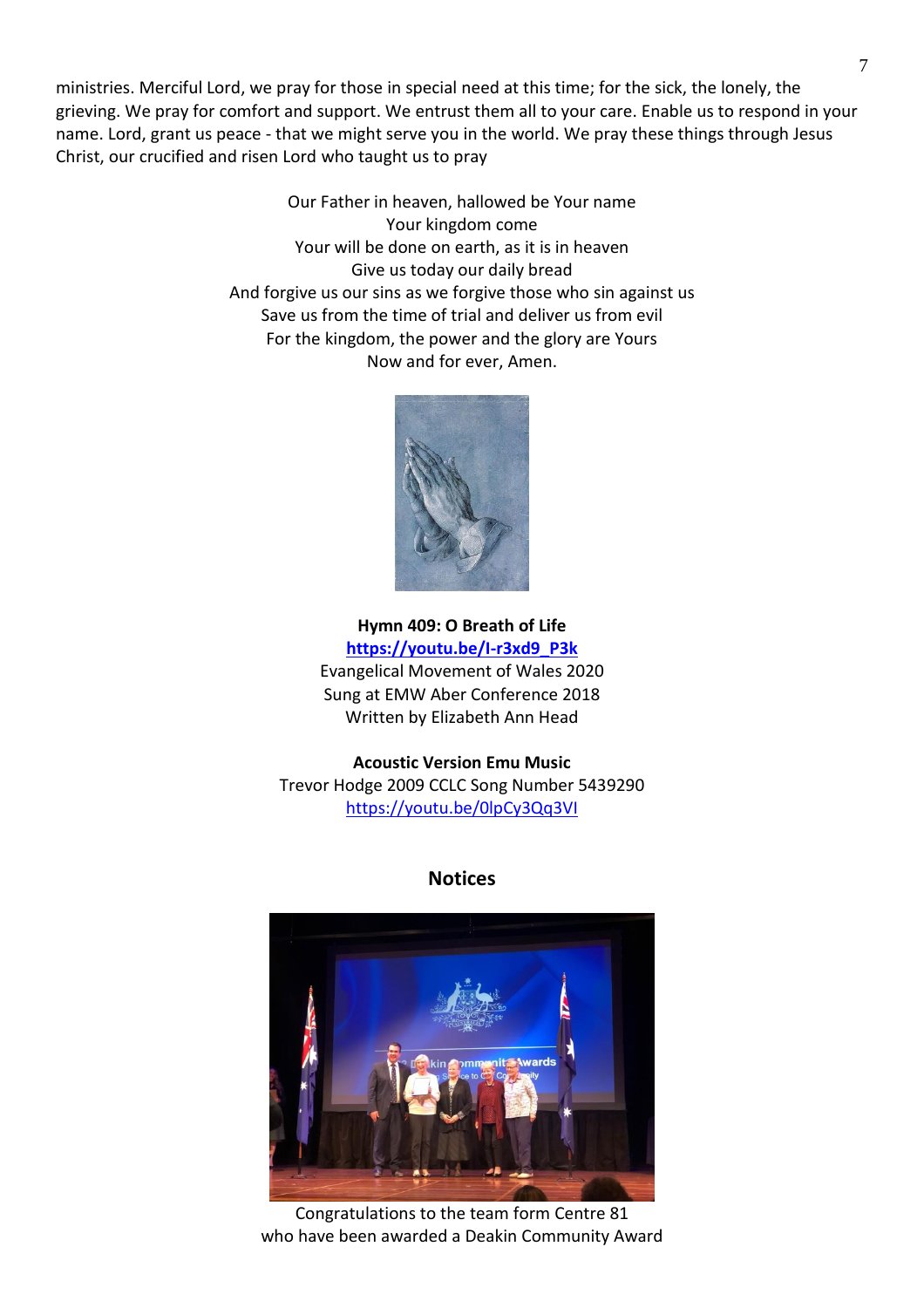

Congratulations for the Australian Children's Choir

**Blessing God, who is love, fill our hearts Christ Jesus, who is new life inspire us and increase our faith Holy Spirit, who is with us, make our hearts burn on this Easter Journey Open our eyes to the presence of Jesus amongst us as we walk in faith and trust with the Lord.**

> **Procession of Palms as we leave the service as we sing: Hymn 724: Hosanna in the highest <https://youtu.be/SKHwBamBSPk>**



**Reflection on the Lenten Study – Rev Tina**

It's been a wonderful Lenten journey with a study based on movies, hospitality and getting to know one another. An average of between 17 to 20 attended the Sunday at 4PM group and between six-seven attended the Wednesday at 10AM group. When things went wrong with the technology, we were surprised by hospitality with Trevor Thomas kindly offering his home for a study and others joining together for a hearty discussion over high tea. We had laughter and discussion over pizza, wonder pies, quiches, and pastries. Most of all we shared stories, insights, and our lives because the movies helped us explore our faith and go deeper and find Jesus in one another. The movies taught us about hospitality and compassion, redemption, and sacrifice for others. It was in eating together and sharing food that we discovered Jesus amongst us and within us and it all gave us a chance to share about our experiences, beliefs, values, culture, and theology. A chance to ask questions. Many thanks to those who gave their time to operate the technology, Trevor, Eddie, Jacinta, Daniel, and Brian. To everyone who brought food and offered hospitality and who cleaned up the dishes. Many thanks to all those who came and supported the study and contributed. We will have more movies, with meals and discussions later in the year.